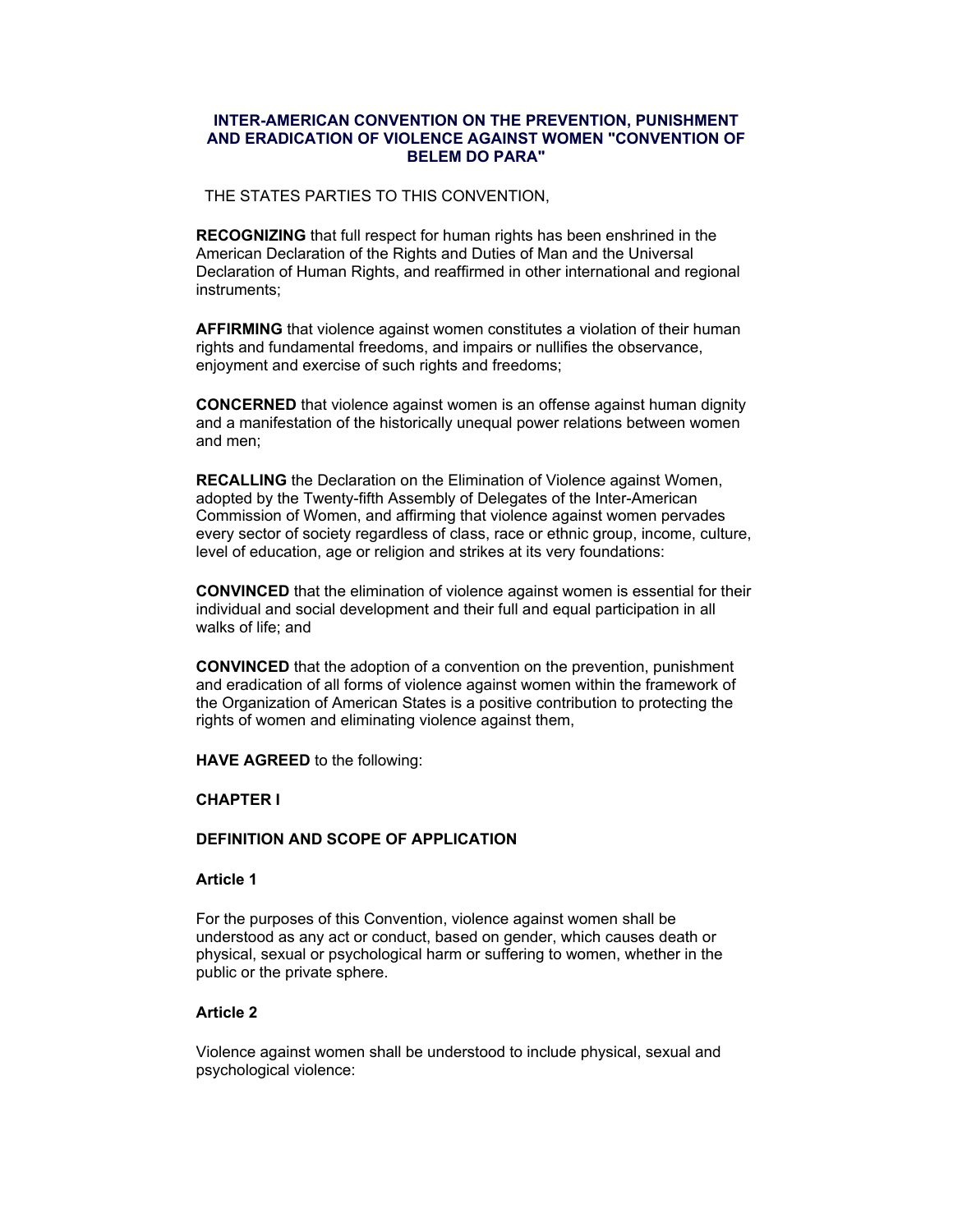a. that occurs within the family or domestic unit or within any other interpersonal relationship, whether or not the perpetrator shares or has shared the same residence with the woman, including, among others, rape, battery and sexual abuse;

b. that occurs in the community and is perpetrated by any person, including, among others, rape, sexual abuse, torture, trafficking in persons, forced prostitution, kidnapping and sexual harassment in the workplace, as well as in educational institutions, health facilities or any other place; and

c. that is perpetrated or condoned by the state or its agents regardless of where it occurs.

### **CHAPTER II**

#### **RIGHTS PROTECTED**

## **Article 3**

Every woman has the right to be free from violence in both the public and private spheres.

#### **Article 4**

Every woman has the right to the recognition, enjoyment, exercise and protection of all human rights and freedoms embodied in regional and international human rights instruments. These rights include, among others:

a. The right to have her life respected;

b. The right to have her physical, mental and moral integrity respected;

- c. The right to personal liberty and security;
- d. The right not to be subjected to torture;

e. The rights to have the inherent dignity of her person respected and her family protected;

f. The right to equal protection before the law and of the law;

g. The right to simple and prompt recourse to a competent court for protection against acts that violate her rights;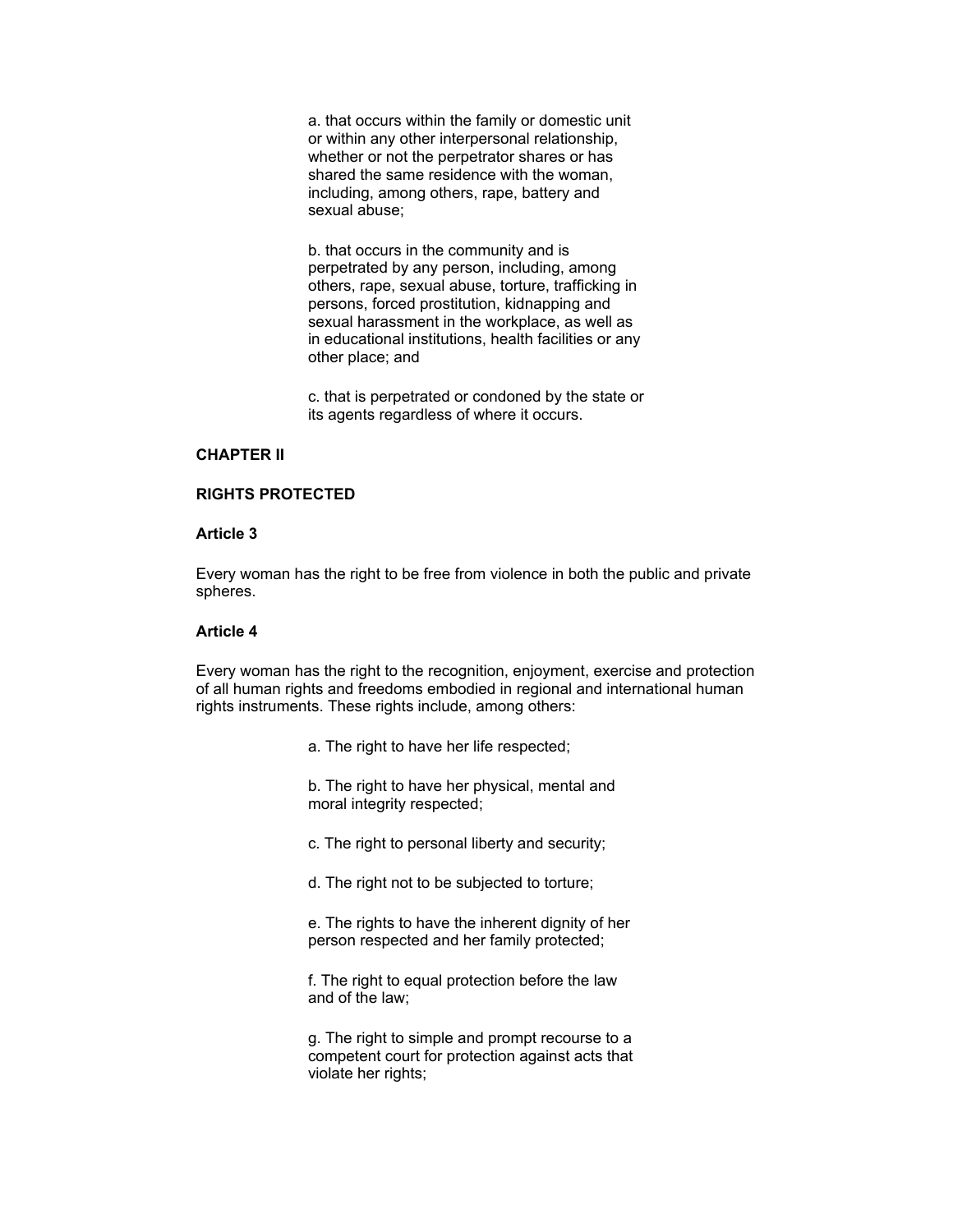h. The right to associate freely;

i. The right of freedom to profess her religion and beliefs within the law; and

j. The right to have equal access to the public service of her country and to take part in the conduct of public affairs, including decisionmaking.

# **Article 5**

Every woman is entitled to the free and full exercise of her civil, political, economic, social and cultural rights, and may rely on the full protection of those rights as embodied in regional and international instruments on human rights. The States Parties recognize that violence against women prevents and nullifies the exercise of these rights.

#### **Article 6**

The right of every woman to be free from violence includes, among others:

a. The right of women to be free from all forms of discrimination; and

b. The right of women to be valued and educated free of stereotyped patterns of behavior and social and cultural practices based on concepts of inferiority or subordination.

## **CHAPTER III**

### **DUTIES OF THE STATES**

## **Article 7**

The States Parties condemn all forms of violence against women and agree to pursue, by all appropriate means and without delay, policies to prevent, punish and eradicate such violence and undertake to:

> a. refrain from engaging in any act or practice of violence against women and to ensure that their authorities, officials, personnel, agents, and institutions act in conformity with this obligation;

b. apply due diligence to prevent, investigate and impose penalties for violence against women;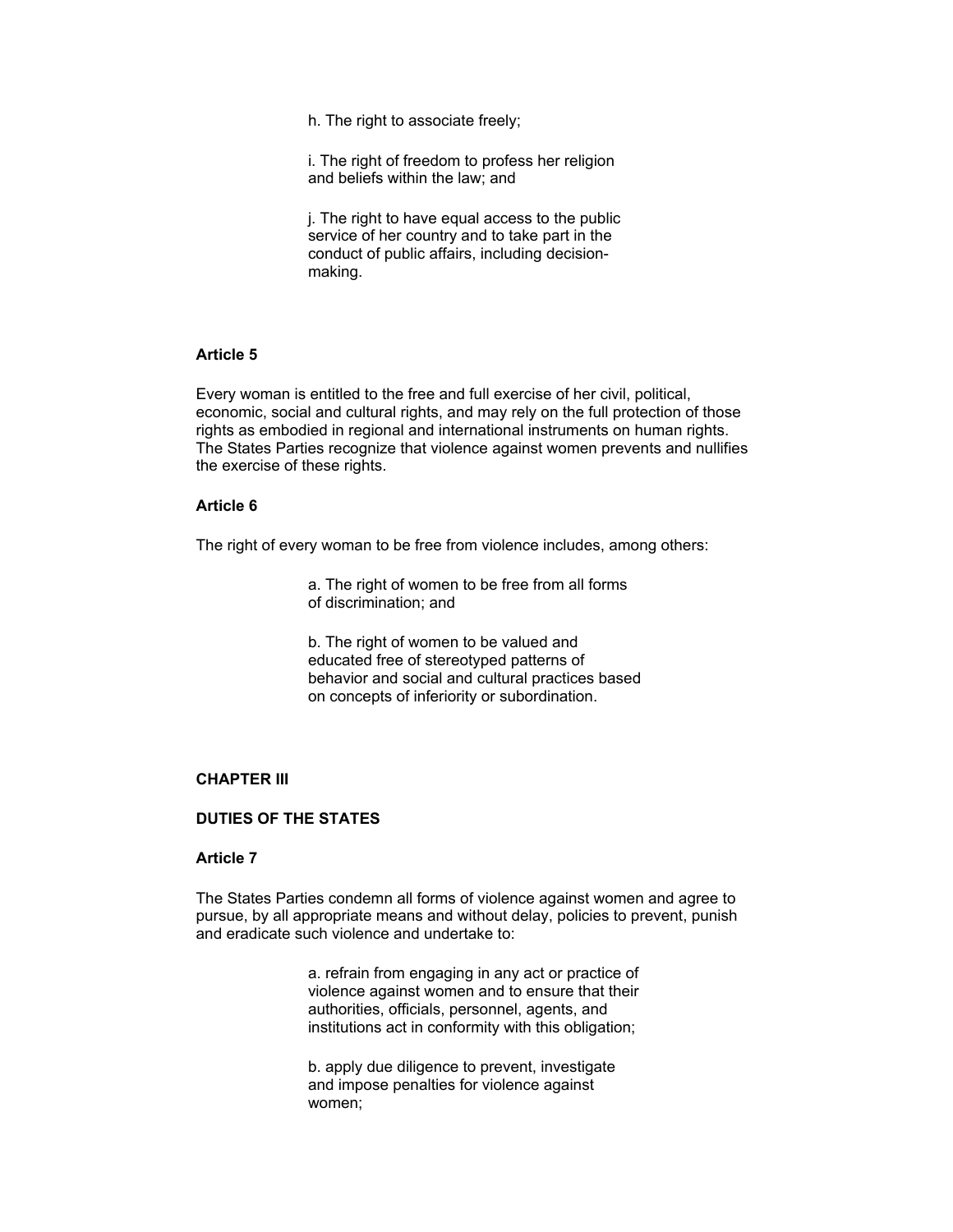c. include in their domestic legislation penal, civil, administrative and any other type of provisions that may be needed to prevent, punish and eradicate violence against women and to adopt appropriate administrative measures where necessary;

d. adopt legal measures to require the perpetrator to refrain from harassing, intimidating or threatening the woman or using any method that harms or endangers her life or integrity, or damages her property;

e. take all appropriate measures, including legislative measures, to amend or repeal existing laws and regulations or to modify legal or customary practices which sustain the persistence and tolerance of violence against women;

f. establish fair and effective legal procedures for women who have been subjected to violence which include, among others, protective measures, a timely hearing and effective access to such procedures;

g. establish the necessary legal and administrative mechanisms to ensure that women subjected to violence have effective access to restitution, reparations or other just and effective remedies; and

h. adopt such legislative or other measures as may be necessary to give effect to this **Convention** 

## **Article 8**

The States Parties agree to undertake progressively specific measures, including programs:

> a. to promote awareness and observance of the right of women to be free from violence, and the right of women to have their human rights respected and protected;

> b. to modify social and cultural patterns of conduct of men and women, including the development of formal and informal educational programs appropriate to every level of the educational process, to counteract prejudices,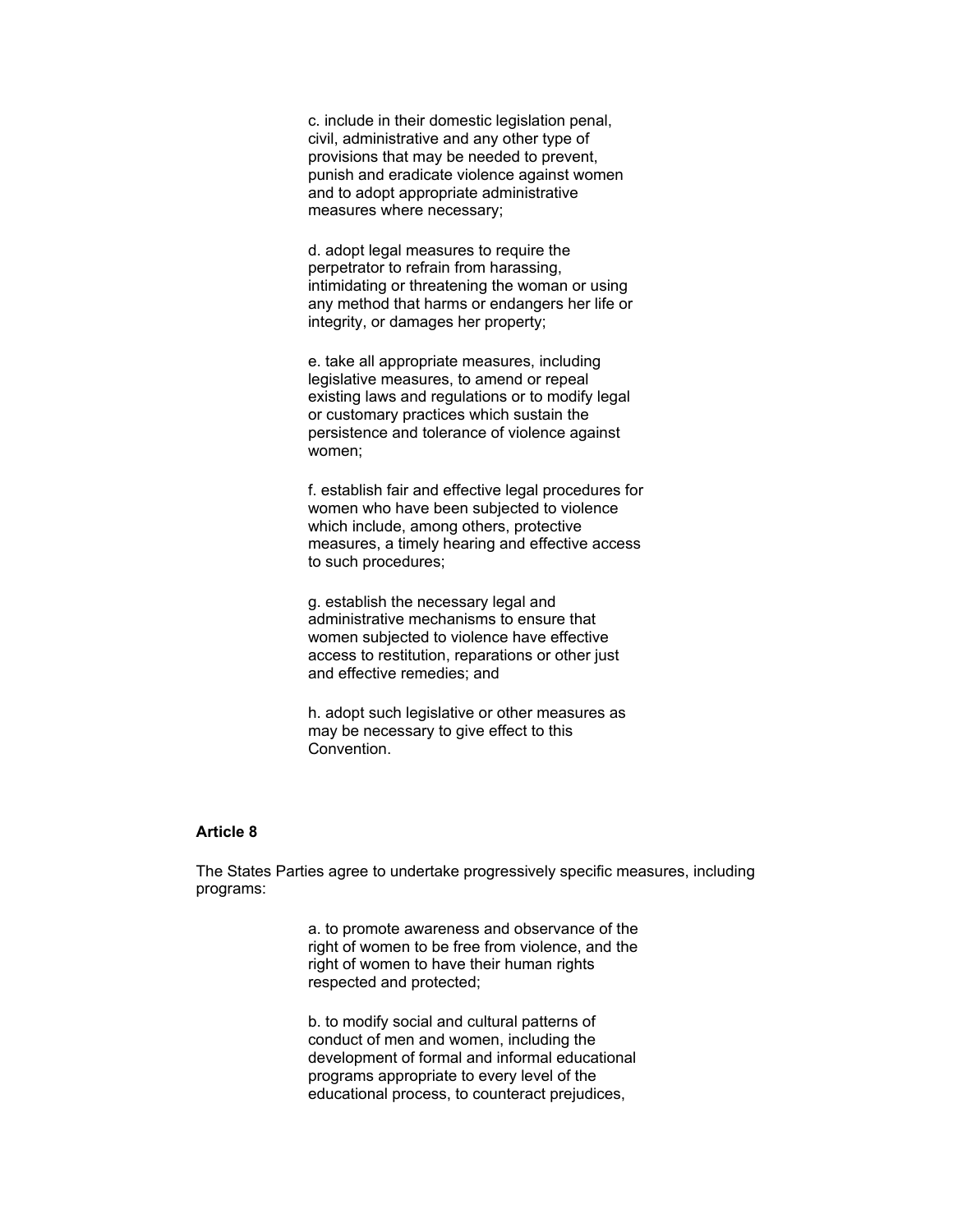customs and all other practices which are based on the idea of the inferiority or superiority of either of the sexes or on the stereotyped roles for men and women which legitimize or exacerbate violence against women;

c. to promote the education and training of all those involved in the administration of justice, police and other law enforcement officers as well as other personnel responsible for implementing policies for the prevention, punishment and eradication of violence against women;

d. to provide appropriate specialized services for women who have been subjected to violence, through public and private sector agencies, including shelters, counseling services for all family members where appropriate, and care and custody of the affected children;

e. to promote and support governmental and private sector education designed to raise the awareness of the public with respect to the problems of and remedies for violence against women;

f. to provide women who are subjected to violence access to effective readjustment and training programs to enable them to fully participate in public, private and social life;

g. to encourage the communications media to develop appropriate media guidelines in order to contribute to the eradication of violence against women in all its forms, and to enhance respect for the dignity of women;

h. to ensure research and the gathering of statistics and other relevant information relating to the causes, consequences and frequency of violence against women, in order to assess the effectiveness of measures to prevent, punish and eradicate violence against women and to formulate and implement the necessary changes; and

i. to foster international cooperation for the exchange of ideas and experiences and the execution of programs aimed at protecting women who are subjected to violence.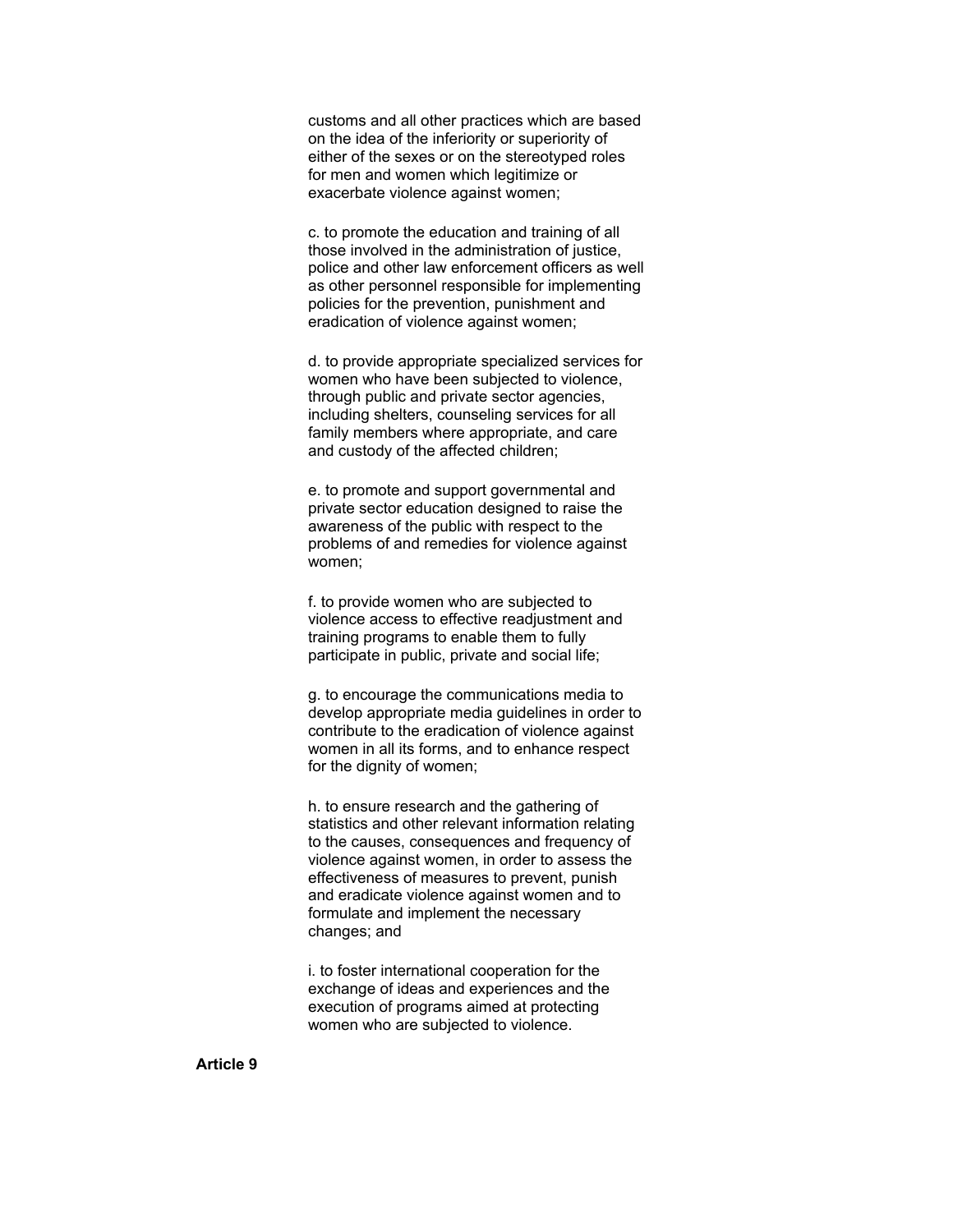With respect to the adoption of the measures in this Chapter, the States Parties shall take special account of the vulnerability of women to violence by reason of, among others, their race or ethnic background or their status as migrants, refugees or displaced persons. Similar consideration shall be given to women subjected to violence while pregnant or who are disabled, of minor age, elderly, socioeconomically disadvantaged, affected by armed conflict or deprived of their freedom.

## **CHAPTER IV**

## **INTER-AMERICAN MECHANISMS OF PROTECTION**

## **Article 10**

In order to protect the rights of every woman to be free from violence, the States Parties shall include in their national reports to the Inter-American Commission of Women information on measures adopted to prevent and prohibit violence against women, and to assist women affected by violence, as well as on any difficulties they observe in applying those measures, and the factors that contribute to violence against women.

## **Article 11**

The States Parties to this Convention and the Inter-American Commission of Women may request of the Inter-American Court of Human Rights advisory opinions on the interpretation of this Convention.

### **Article 12**

Any person or group of persons, or any nongovernmental entity legally recognized in one or more member states of the Organization, may lodge petitions with the Inter-American Commission on Human Rights containing denunciations or complaints of violations of Article 7 of this Convention by a State Party, and the Commission shall consider such claims in accordance with the norms and procedures established by the American Convention on Human Rights and the Statutes and Regulations of the Inter-American Commission on Human Rights for lodging and considering petitions.

## **CHAPTER V**

### **GENERAL PROVISIONS**

### **Article 13**

No part of this Convention shall be understood to restrict or limit the domestic law of any State Party that affords equal or greater protection and guarantees of the rights of women and appropriate safeguards to prevent and eradicate violence against women.

### **Article 14**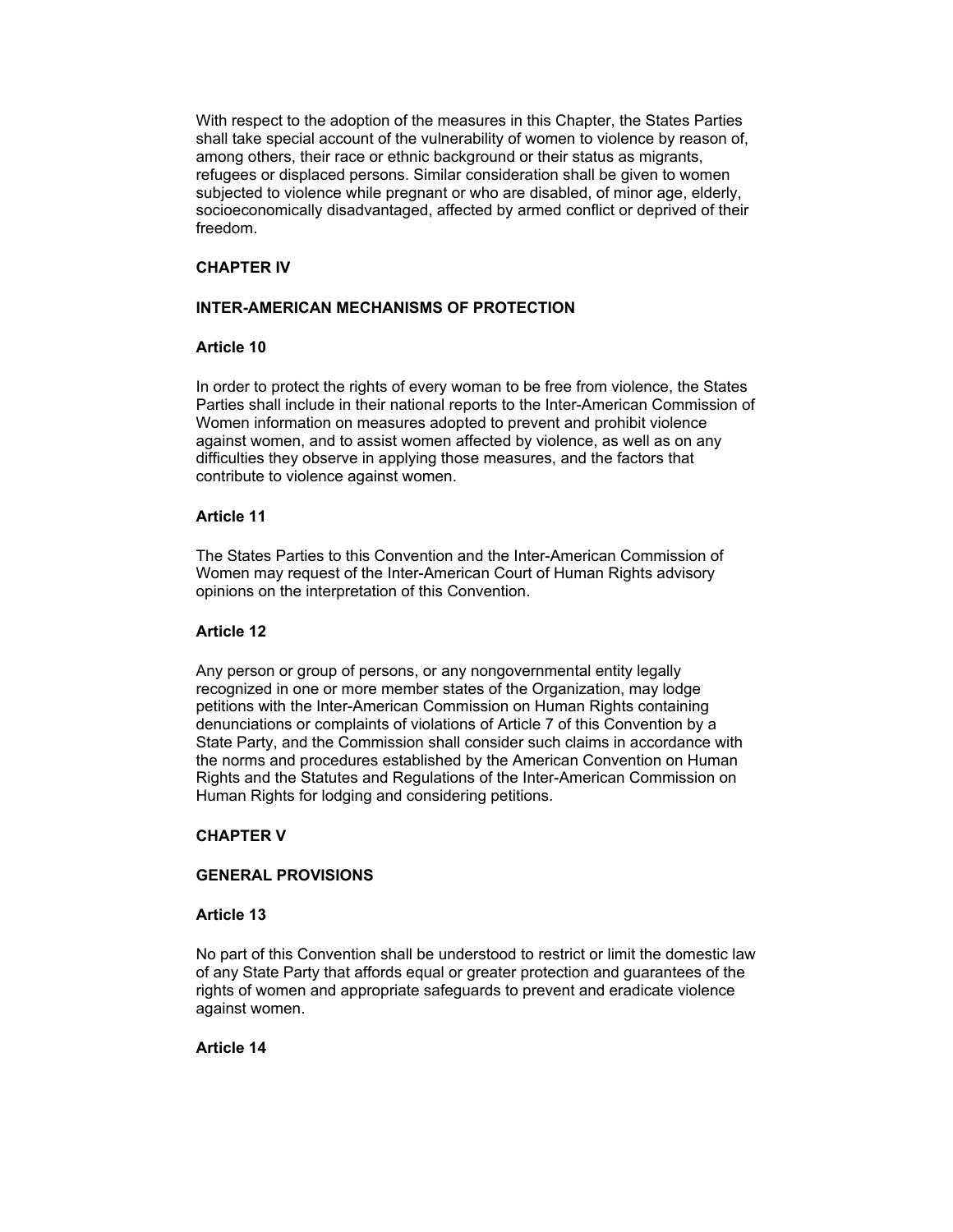No part of this Convention shall be understood to restrict or limit the American Convention on Human Rights or any other international convention on the subject that provides for equal or greater protection in this area.

#### **Article 15**

This Convention is open to signature by all the member states of the Organization of American States.

#### **Article 16**

This Convention is subject to ratification. The instruments of ratification shall be deposited with the General Secretariat of the Organization of American States.

#### **Article 17**

This Convention is open to accession by any other state. Instruments of accession shall be deposited with the General Secretariat of the Organization of American States.

#### **Article 18**

Any State may, at the time of approval, signature, ratification, or accession, make reservations to this Convention provided that such reservations are:

> a. not incompatible with the object and purpose of the Convention, and

b. not of a general nature and relate to one or more specific provisions.

## **Article 19**

Any State Party may submit to the General Assembly, through the Inter-American Commission of Women, proposals for the amendment of this Convention.

Amendments shall enter into force for the states ratifying them on the date when two-thirds of the States Parties to this Convention have deposited their respective instruments of ratification. With respect to the other States Parties, the amendments shall enter into force on the dates on which they deposit their respective instruments of ratification.

## **Article 20**

If a State Party has two or more territorial units in which the matters dealt with in this Convention are governed by different systems of law, it may, at the time of signature, ratification or accession, declare that this Convention shall extend to all its territorial units or to only one or more of them.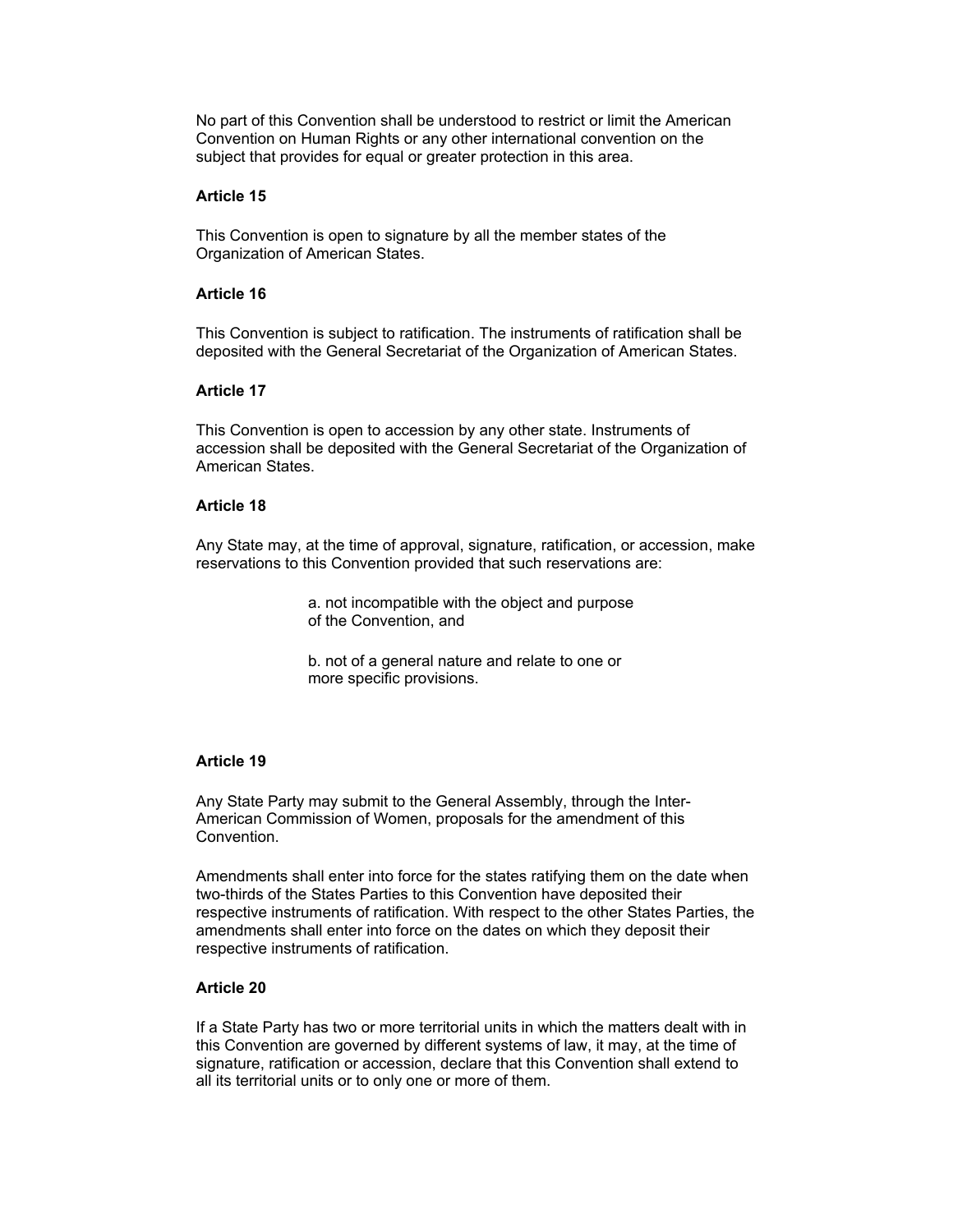Such a declaration may be amended at any time by subsequent declarations, which shall expressly specify the territorial unit or units to which this Convention applies. Such subsequent declarations shall be transmitted to the General Secretariat of the Organization of American States, and shall enter into force thirty days after the date of their receipt.

#### **Article 21**

This Convention shall enter into force on the thirtieth day after the date of deposit of the second instrument of ratification. For each State that ratifies or accedes to the Convention after the second instrument of ratification is deposited, it shall enter into force thirty days after the date on which that State deposited its instrument of ratification or accession.

### **Article 22**

The Secretary General shall inform all member states of the Organization of American States of the entry into force of this Convention.

## **Article 23**

The Secretary General of the Organization of American States shall present an annual report to the member states of the Organization on the status of this Convention, including the signatures, deposits of instruments of ratification and accession, and declarations, and any reservations that may have been presented by the States Parties, accompanied by a report thereon if needed.

#### **Article 24**

This Convention shall remain in force indefinitely, but any of the States Parties may denounce it by depositing an instrument to that effect with the General Secretariat of the Organization of American States. One year after the date of deposit of the instrument of denunciation, this Convention shall cease to be in effect for the denouncing State but shall remain in force for the remaining States Parties.

#### **Article 25**

The original instrument of this Convention, the English, French, Portuguese and Spanish texts of which are equally authentic, shall be deposited with the General Secretariat of the Organization of American States, which shall send a certified copy to the Secretariat of the United Nations for registration and publication in accordance with the provisions of Article 102 of the United Nations Charter.

**IN WITNESS WHEREOF** the undersigned Plenipotentiaries, being duly authorized thereto by their respective governments, have signed this Convention, which shall be called the Inter-American Convention on the Prevention, Punishment and Eradication of Violence against Women "Convention of Belém do Pará."

**DONE IN THE CITY OF BELEM DO PARA, BRAZIL**, the ninth of June in the year one thousand nine hundred ninety-four.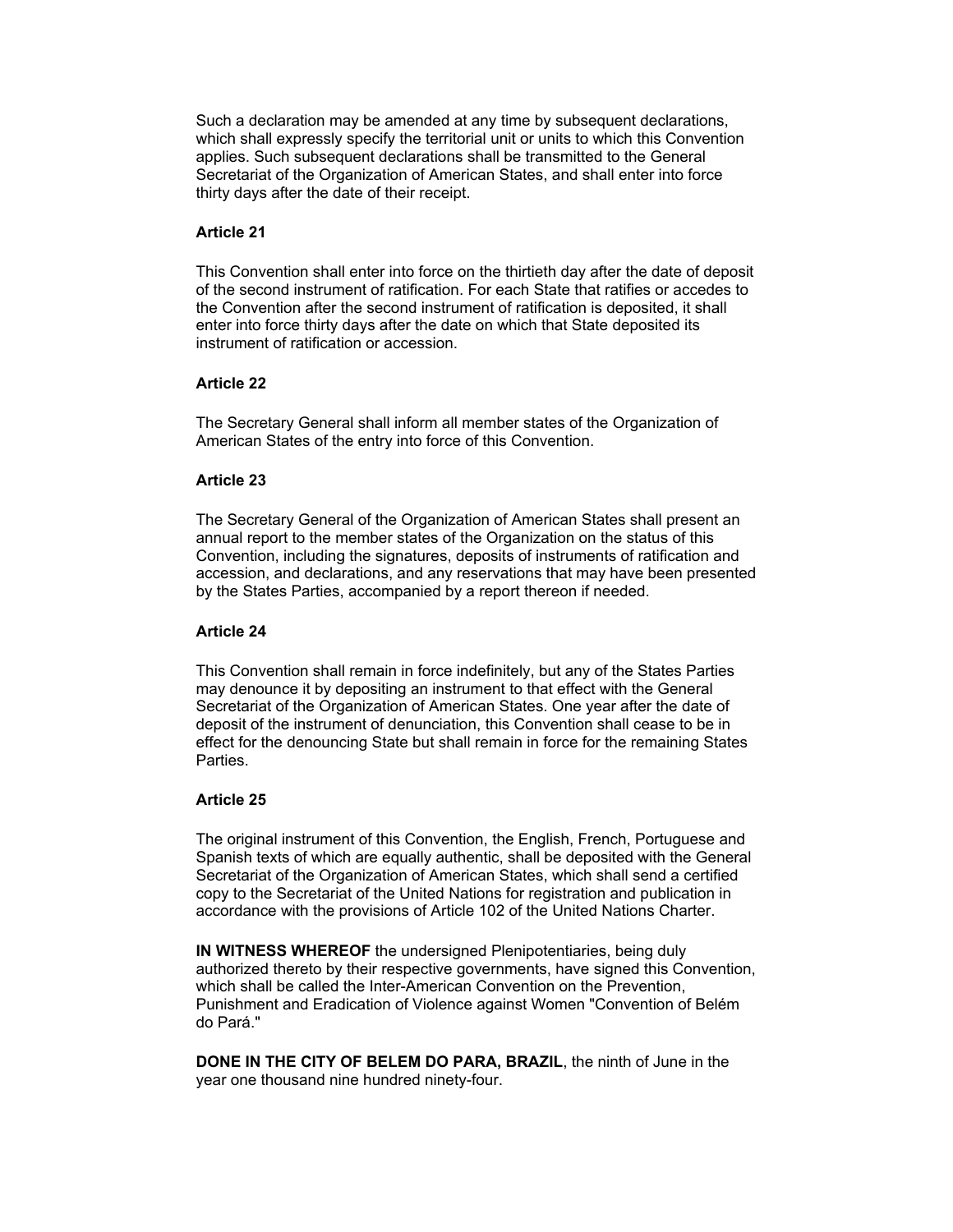#### **INTER-AMERICAN CONVENTION ON THE PREVENTION, PUNISHMENT, AND ERADICATION OF VIOLENCE AGAINST WOMEN "CONVENTIÓN OF BELÉM DO PARÁ"**

(Adopted at Belém do Pará, Brasil, on June 9, 1994,

at the twenty fourth regular session of the

General Assembly)

ENTRY INTO FORCE: On the thirtieth day after the second instrument of ratification

DEPOSITARY: General Secretariat (Original instrument and ratifications)

TEXT:

UN REGISTRATION:

### **SIGNATORY COUNTRIES DEPOSIT OF RATIFICATION**

1/Argentina 15/Bahamas 16 May 1995 16/Barbados 16 May 1995 2/Bolivia 5 December 1994 3/Brasil 27 November 1995 4/Costa Rica 12 July 1995 5/Chile 17/Dominica 6 June 1995 10/Dominican Republic 7 March 1996 18/Ecuador 15 September 1995 19/El Salvador 26 January 1996 6/Guatemala 4 April 1995 20/Guyana 28 February 1996 7/Honduras 12 July 1995 21/México 8/Nicaragua 12 December 1995 9/Panamá 12 July 1995 22/Paraguay 18 October 1995 23/Perú 11/Saint Kitts Nevis 12 June 1995 24/Saint Vincent and the Grenadines 31 May 1996 12/Saint Lucia 4 April 1995 25/Trinidad and Tobago 8 May 1996 13/Uruguay 2 April 1996 14/Venezuela 3 February 1995 1. Signed June 10, 1994. 2. Signed September 14 1994. 3. Signed June 9, 1994. 4. Signed June 9, 1994 5. Signed October 17, 1994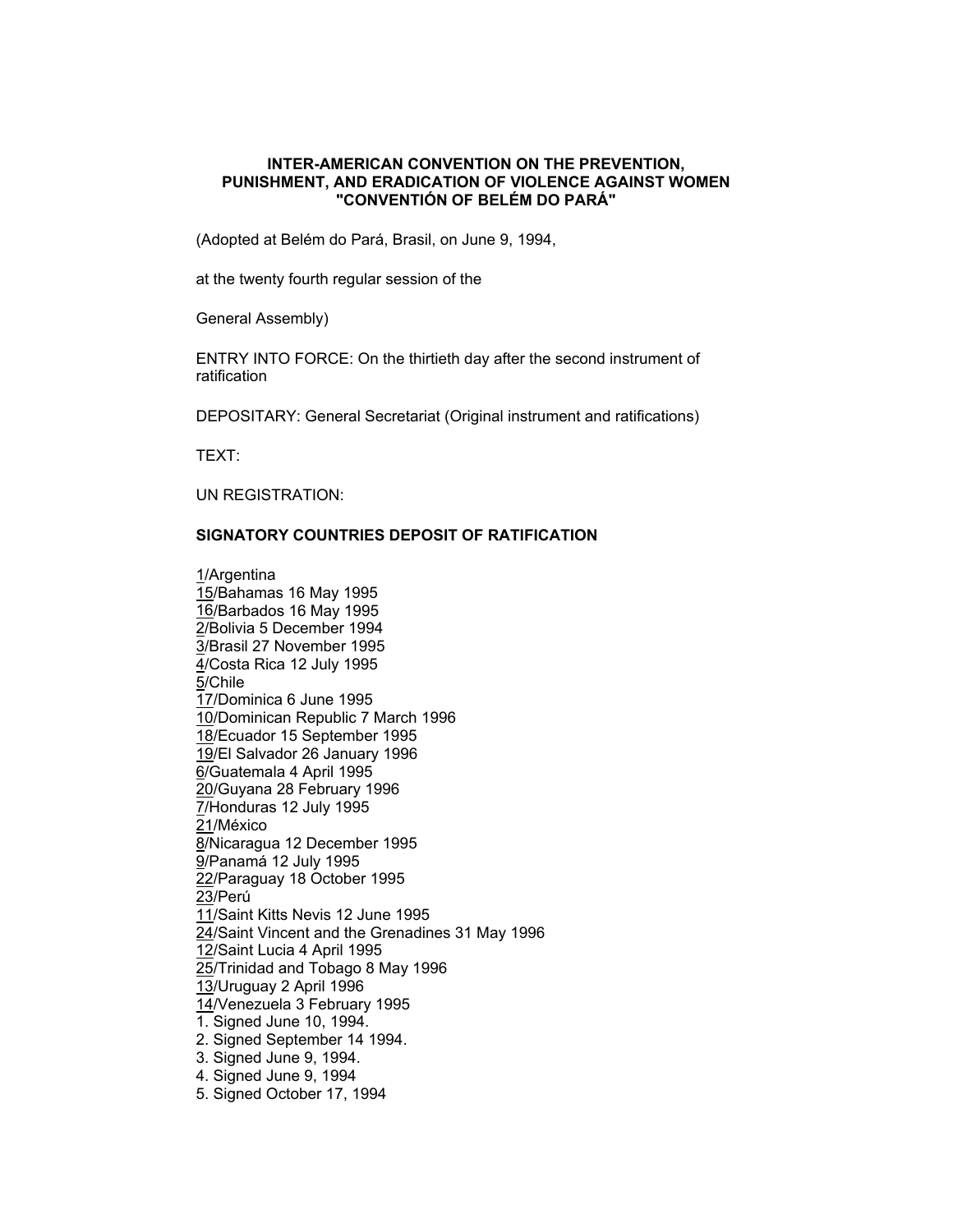6. Signed June 9, 1994 7. Signed June 24, 1994 8. Signed June 10, 1994 9. Signed June 9, 1994 10. Signed October 5, 1994 11. Signed June 9, 1994 12. Signed November 11, 1994 13. Signed June 30, 1994 14. Signed June 9, 1994 15. Signed May 16, 1995 16. Signed May 16, 1995 17. Signed June 6, 1995 18. Signed January 10, 1995 19. Signed August 14, 1995 20. Signed January 10, 1995 21. Signed June 4, 1995 22. Signed October 19, 1995 23. Signed July 12, 1995 24. Signed March 5, 1996 25. Signed November 3, 1995

## **STATUTE OF THE INTER-AMERICAN COMMISSION ON HUMAN RIGHTS**

Approved by Resolution Nº 447 taken by the General

Assembly of the OAS at its ninth regular session,

held in La Paz, Bolivia, October 1979

## **I. NATURE AND PURPOSES**

#### **Article 1**

1. The Inter-American Commission on Human Rights is an organ of the Organization of the American States, created to promote the observance and defense of human rights and to serve as consultative organ of the Organization in this matter.

2. For the purposes of the present Statute, human rights are understood to be:

a. The rights set forth in the American Convention on Human Rights, in relation to the States Parties thereto;

b. The rights set forth in the American Declaration of the Rights and Duties of Man, in relation to the other member states.

### **II. MEMBERSHIP AND STRUCTURE**

### **Article 2**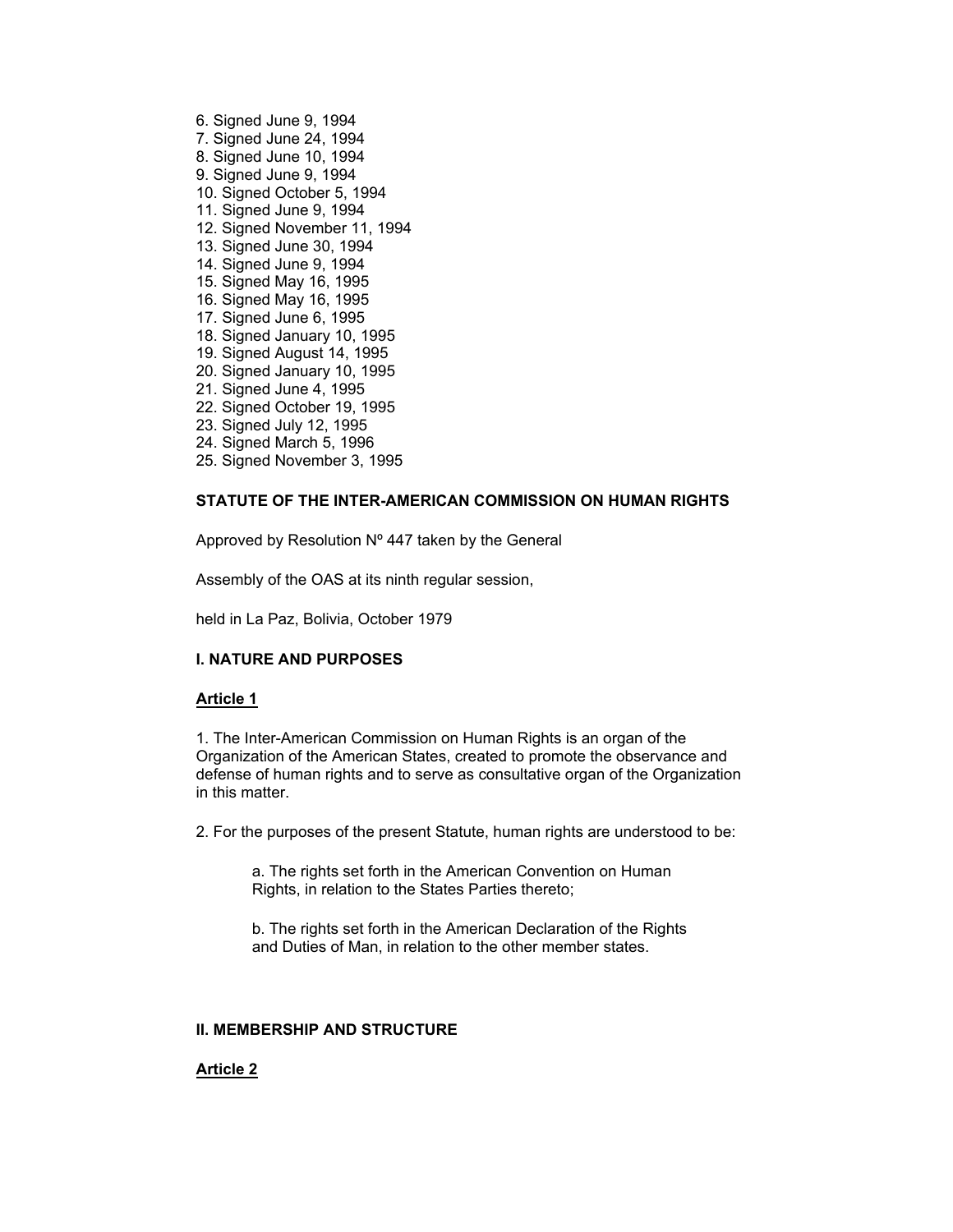1. The Inter-American Commission on Human Rights shall be composed of seven members, who shall be persons of high moral character and recognized competence in the field of human rights.

2. The Commission shall represent all the member states of the Organization.

# **Article 3**

1. The members of the Commission shall be elected in a personal capacity by the General Assembly of the Organization from a list of candidates proposed by the governments of the member states.

2. Each government may propose up to three candidates, who may be nationals of the state proposing them or of any other member state of the Organization. When a slate of three is proposed, at least one of the candidates shall be a national of a state other then the proposing state.

# **Article 4**

1. At least six months prior to completion of the terms of office for which the members of the Commission were elected, the Secretary General shall request, in writing, each member state of the Organization to present its candidates within 90 days.

2. The Secretary General shall prepare a list in alphabetical order of the candidates nominated, and shall transmit it to the member states of the Organization at least thirty days prior to the next General Assembly.

## **Article 5**

The members of the Commission shall be elected by secret ballot of the General Assembly from the list of candidates referred to in Article 4(2). The candidates who obtain the largest number of votes and an absolute majority of the votes of the member states shall be declared elected. Should it become necessary to hold several ballots to elect all the members of the Commission, the candidates who receive the smallest number of votes shall be eliminated successively, in the manner determined by the General Assembly.

## **Article 6**

The members of the Commission shall be elected for a term of four years and may be reelected only once. Their terms of office shall begin on January 1 of the year following the year in which they are elected.

## **Article 7**

No two nationals of the same state may be members of the Commission.

## **Article 8**

1. Membership on the Inter-American Commission on Human Rights is incompatible with engaging in other functions that might affect the independence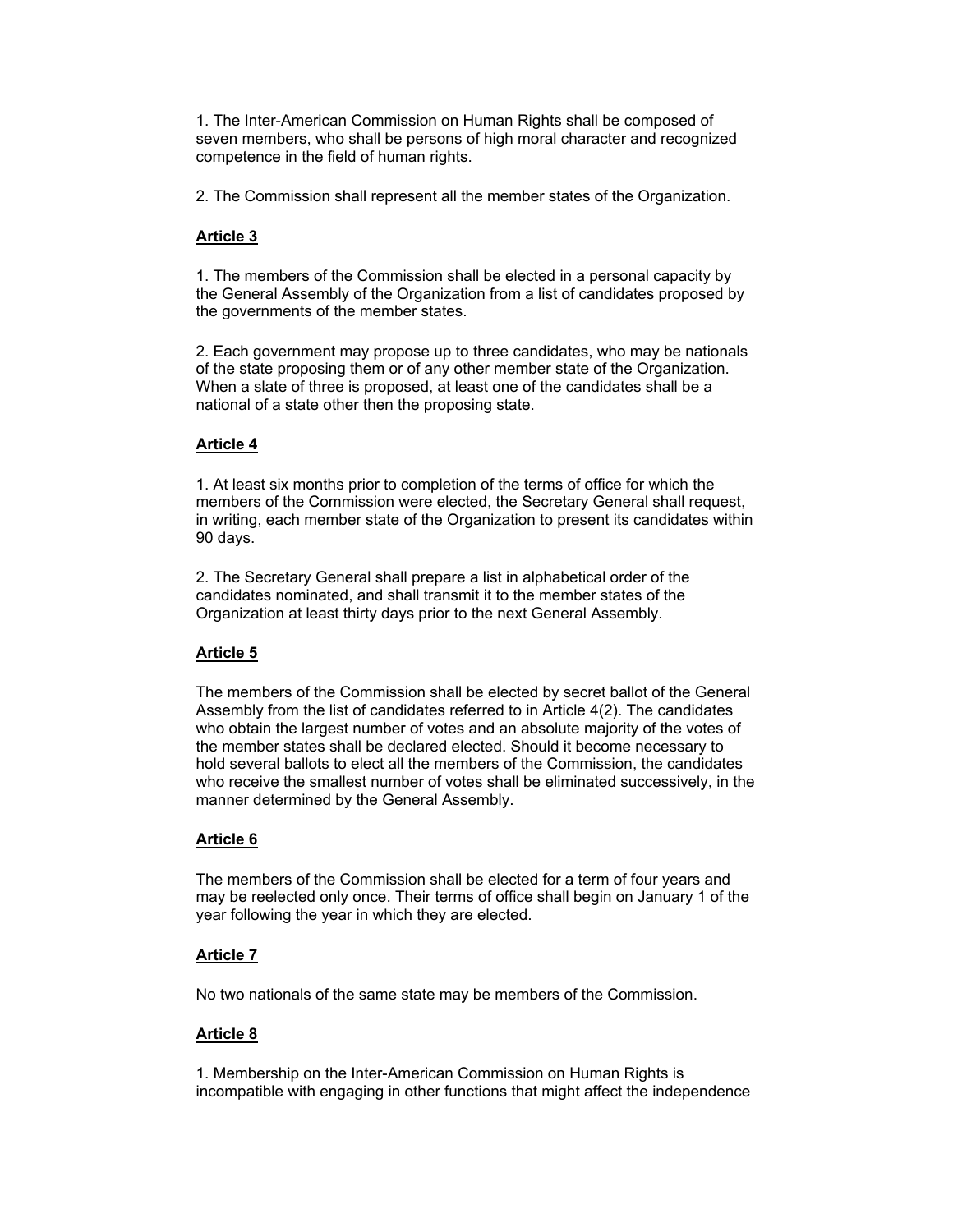or impartiality of the member or the dignity or prestige of his post on the Commission.

2. The Commission shall consider any case that may arise regarding incompatibility in accordance with the provisions of the first paragraph of this Article, and in accordance with the procedures provided by its Regulations.

If the Commission decides, by an affirmative vote of a least five of its members, that a case of incompatibility exists, it will submit the case, with its background, to the General Assembly for decision.

3. A declaration of incompatibility by the General Assembly shall be adopted by a majority of two thirds of the member states of the Organization and shall occasion the immediate removal of the member of the Commission from his post, but it shall not invalidate any action in which he may have participated.

### **Article 9**

The duties of the members of the Commission are:

1. Except when justifiably prevented, to attend the regular and special meetings the Commission holds at its permanent headquarters or in any other place to which it may have decided to move temporarily.

2. To serve, except when justifiably prevented, on the special committees which the Commission may form to conduct on-site observations, or to perform any other duties within their ambit.

3. To maintain absolute secrecy about all matters which the Commission deems confidential.

4. To conduct themselves in their public and private life as befits the high moral authority of the office and the importance of the mission entrusted to the Commission.

### **Article 10**

1. If a member commits a serious violation of any of the duties referred to in Article 9, the Commission, on the affirmative vote of five of its members, shall submit the case to the General Assembly of the Organization, which shall decide whether he should be removed from office.

2. The Commission shall hear the member in question before taking its decision.

## **Article 11**

1. When a vacancy occurs for reasons other than the normal completion of a member's term of office, the Chairman of the Commission shall immediately notify the Secretary General of the Organization, who shall in turn inform the member states of the Organization.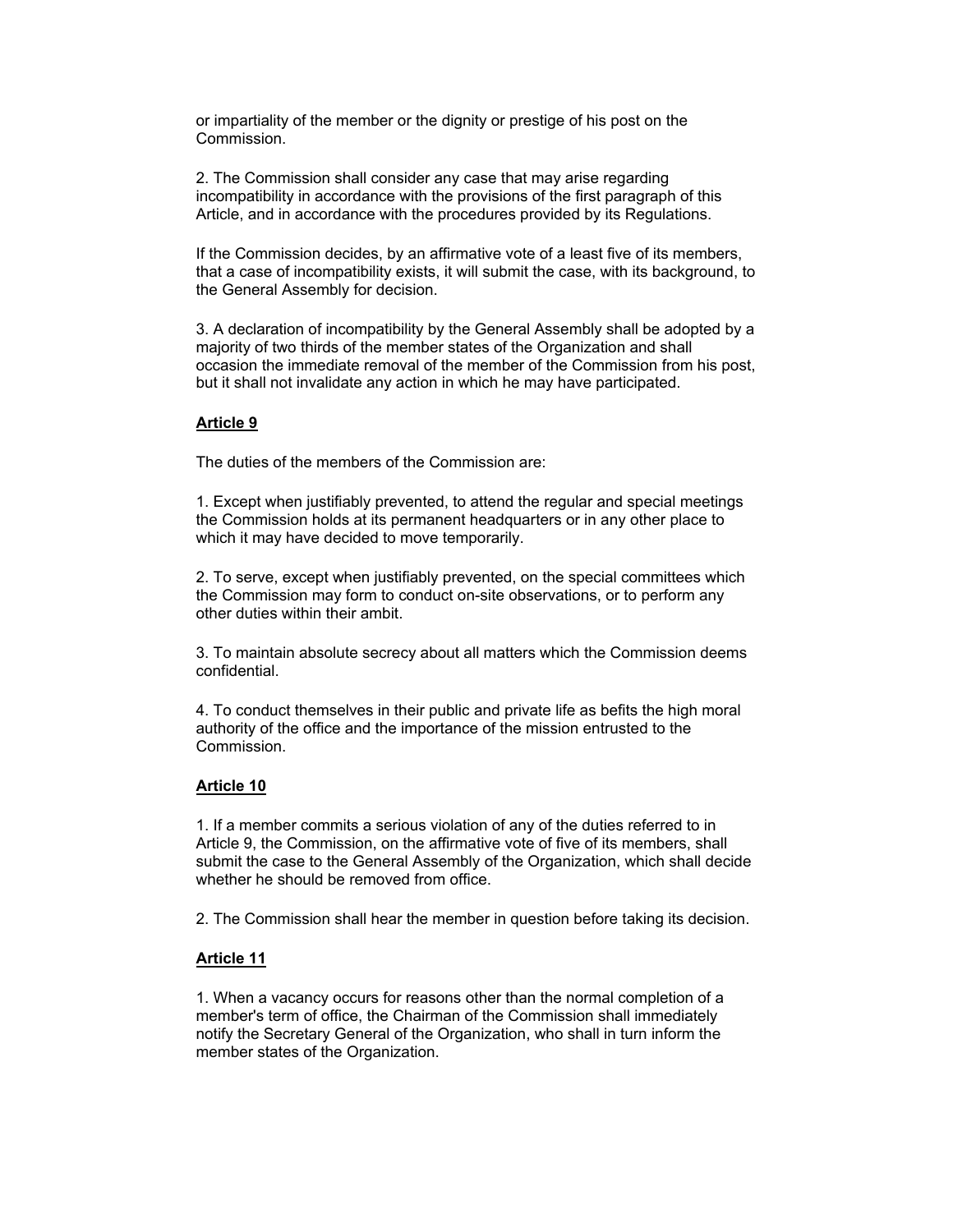2. In order to fill vacancies, each government may propose a candidate within a period of 30 days from the date of receipt of the Secretary General's communication that a vacancy has occurred.

3. The Secretary General shall prepare an alphabetical list of the candidates and shall transmit it to the Permanent Council of the Organization, which shall fill the vacancy.

4. When the term of office is due to expire within six months following the date on which a vacancy occurs, the vacancy shall not be filled.

## **Article 12**

1. In those member states of the Organization that are Parties to the American Convention on Human Rights, the members of the Commission shall enjoy, from the time of their election and throughout their term of office, such immunities as are granted to diplomatic agents under international law. While in office, they shall also enjoy the diplomatic privileges required for the performance of their duties.

2. In those member states of the Organization that are not Parties to the American Convention on Human Rights, the members of the Commission shall enjoy the privileges and immunities pertaining to their posts that are required for them to perform their duties with independence.

3. The system of privileges and immunities of the members of the Commission may be regulated or supplemented by multilateral or bilateral agreements between the Organization and the member states.

## **Article 13**

The members of the Commission shall receive travel allowances and per diem and fees, as appropriate, for their participation in the meetings of the Commission or in other functions which the Commission, in accordance with its Regulations, entrusts to them, individually or collectively. Such travel and per diem allowances and fees shall be included in the budget of the Organization, and their amounts and conditions shall be determined by the General Assembly.

## **Article 14**

1. The Commission shall have a Chairman, a First Vice-Chairman and a Second Vice-Chairman, who shall be elected by an absolute majority of its members for a period of one year; they may be re-elected only once in each four-year period.

2. The Chairman and the two Vice-Chairmen shall be the officers of the Commission, and their functions shall be set forth in the Regulations.

### **Article 15**

The Chairman of the Commission may go to the Commission's headquarters and remain there for such time as may be necessary for the performance of his duties.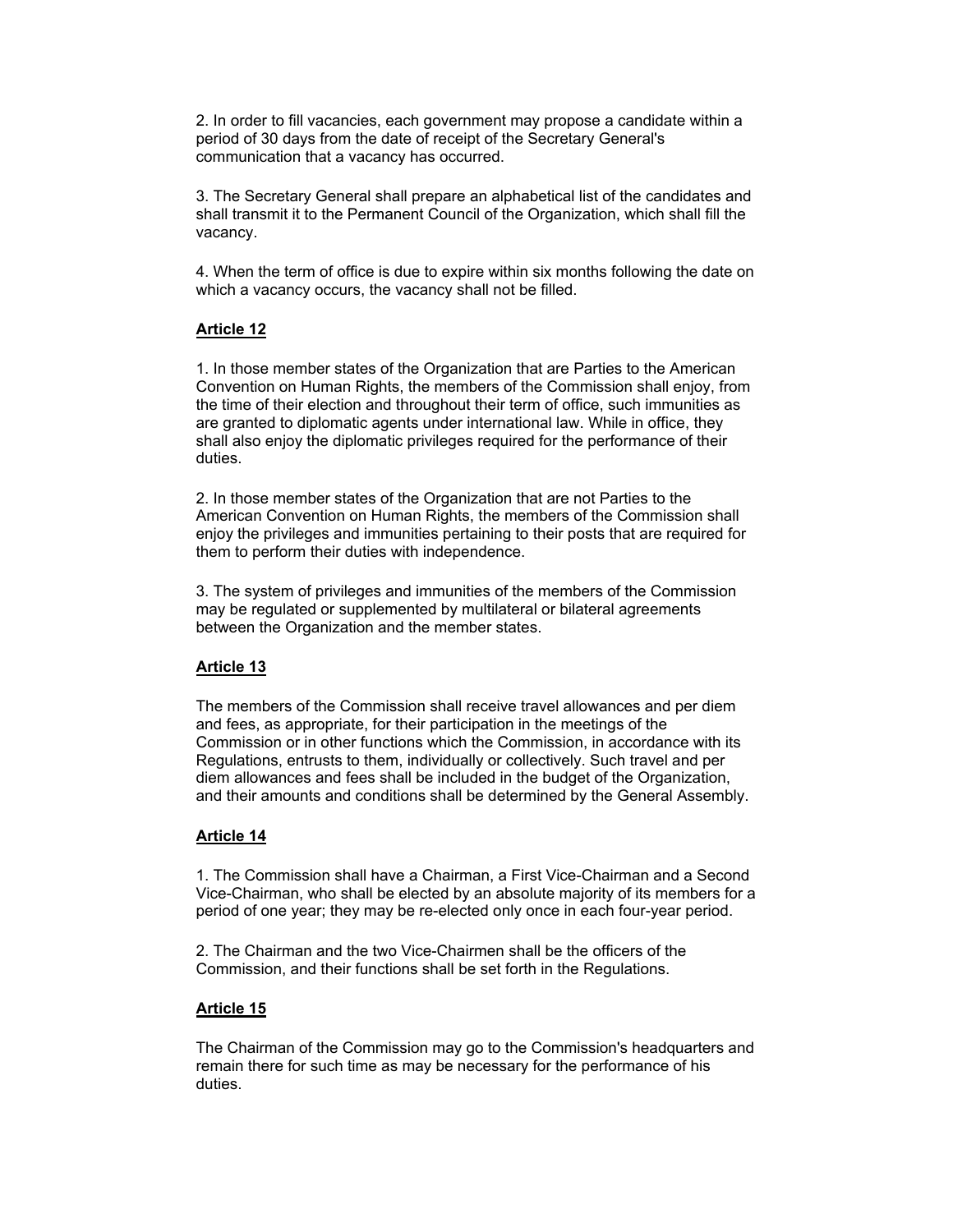## **III. HEADQUARTERS AND MEETINGS**

## **Article 16**

1. The headquarters of the Commission shall be in Washington, D.C.

2. The Commission may move to and meet in the territory of any American State when it so decides by an absolute majority of votes, and with the consent, or at the invitation of the government concerned.

3. The Commission shall meet in regular and special sessions, in conformity with the provisions of the Regulations.

## **Article 17**

1. An absolute majority of the members of the Commission shall constitute a quorum.

2. In regard to those States that are Parties to the Convention, decisions shall be taken by an absolute majority vote of the members of the Commission in those cases established by the American Convention on Human Rights and the present Statute. In other cases, an absolute majority of the members present shall be required.

3. In regard to those States that are not Parties to the Convention, decisions shall be taken by an absolute majority vote of the members of the Commission, except in matters of procedure, in which case, the decisions shall be taken by simple majority.

## **IV. FUNCTIONS AND POWERS**

### **Article 18**

The Commission shall have the following powers with respect to the member states of the Organization of American States:

> a. to develop an awareness of human rights among the peoples of the Americas;

b. to make recommendations to the governments of the states on the adoption of progressive measures in favor of human rights in the framework of their legislation, constitutional provisions and international commitments, as well as appropriate measures to further observance of those rights;

c. to prepare such studies or reports as it considers advisable for the performance of its duties;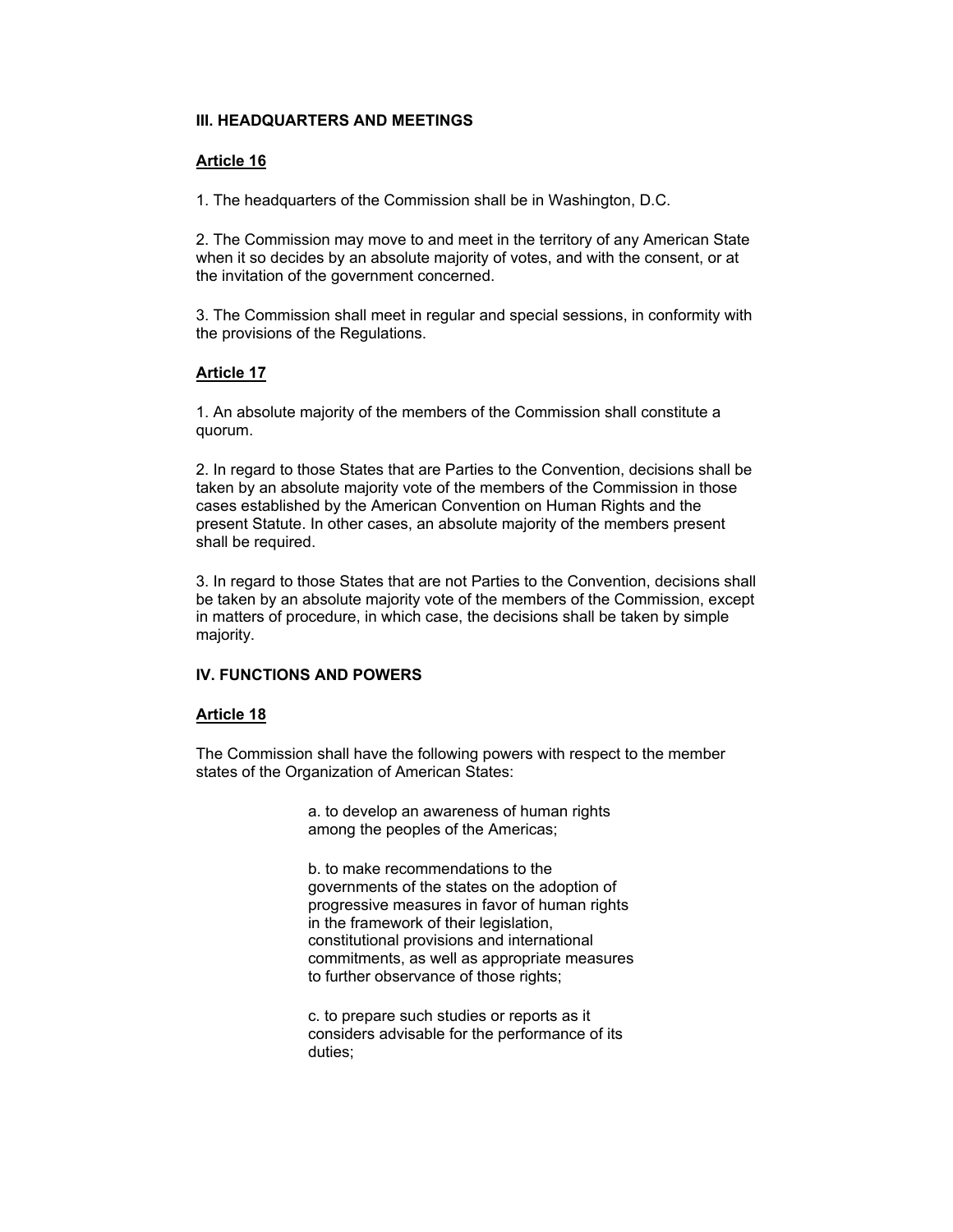d. to request that the governments of the states provide it with reports on measures they adopt in matters of human rights;

e. to respond to inquiries made by any member state through the General Secretariat of the Organization on matters related to human rights in the state and, within its possibilities, to provide those states with the advisory services they request;

f. to submit an annual report to the General Assembly of the Organization, in which due account shall be taken of the legal regime applicable to those States Parties to the American Convention on Human Rights and of that system applicable to those that are not Parties;

g. to conduct on-site observations in a state, with the consent or at the invitation of the government in question; and

h. to submit the program-budget of the Commission to the Secretary General, so that he may present it to the General Assembly.

## **Article 19**

With respect to the States Parties to the American Convention on Human Rights, the Commission shall discharge its duties in conformity with the powers granted under the Convention and in the present Statute, and shall have the following powers in addition to those designated in Article 18:

> a. to act on petitions and other communications, pursuant to the provisions of Articles 44 to 51 of the Convention;

b. to appear before the Inter-American Court of Human Rights in cases provided for in the Convention;

c. to request the Inter-American Court of Human Rights to take such provisional measures as it considers appropriate in serious and urgent cases which have not yet been submitted to it for consideration, whenever this becomes necessary to prevent irreparable injury to persons;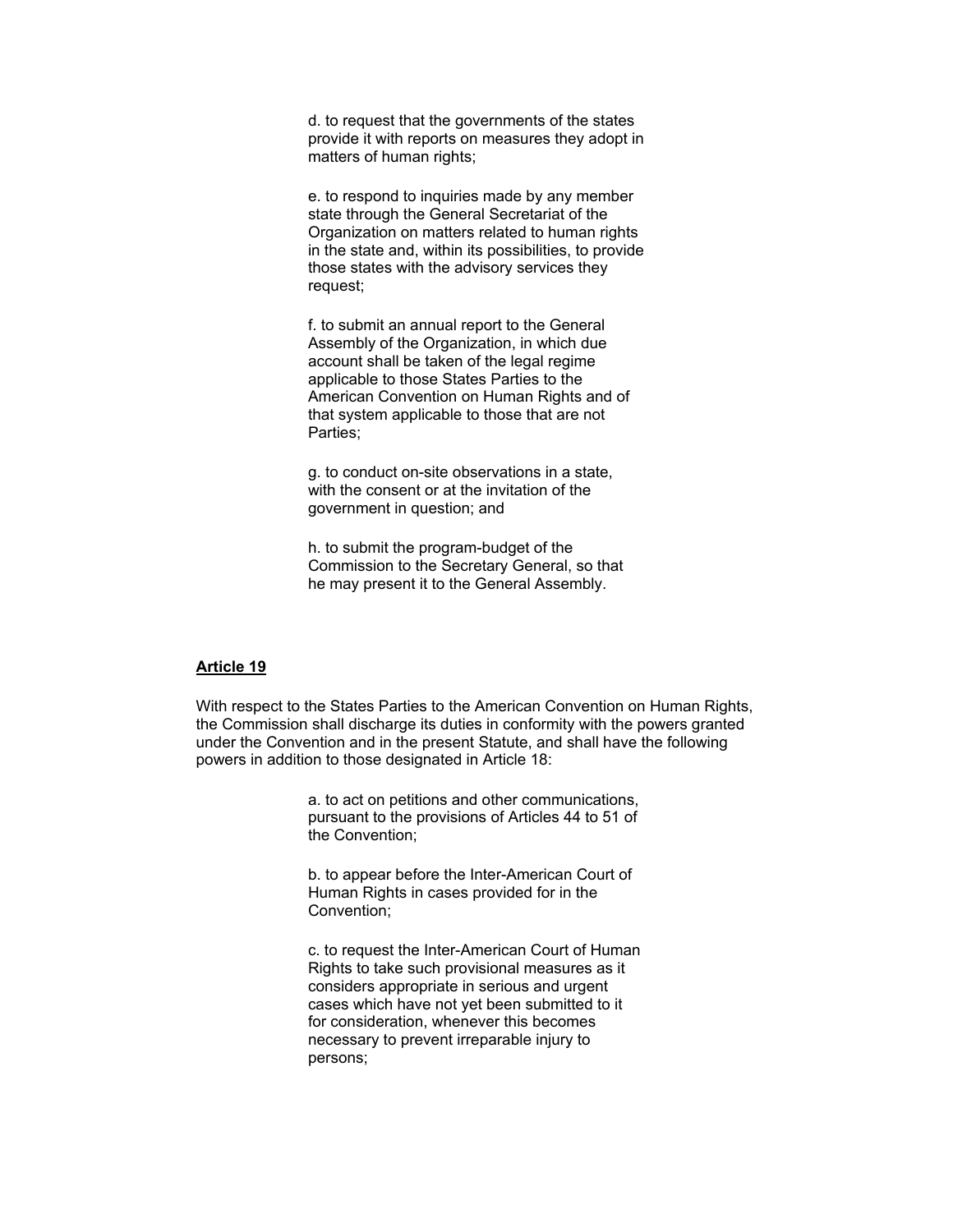d. to consult the Court on the interpretation of the American Convention on Human Rights or of other treaties concerning the protection of human rights in the American states;

e. to submit additional draft protocols to the American Convention on Human Rights to the General Assembly, in order to progressively include other rights and freedoms under the system of protection of the Convention, and

f. to submit to the General Assembly, through the Secretary General, proposed amendments to the American Convention on Human Rights, for such action as the General Assembly deems appropriate.

#### **Article 20**

In relation to those member states of the Organization that are not parties to the American Convention on Human Rights, the Commission shall have the following powers, in addition to those designated in Article 18:

> a. to pay particular attention to the observance of the human rights referred to in Articles I, II, III, IV, XVIII, XXV, and XXVI of the American Declaration of the Rights and Duties of Man;

> b. to examine communications submitted to it and any other available information, to address the government of any member state not a Party to the Convention for information deemed pertinent by this Commission, and to make recommendations to it, when it finds this appropriate, in order to bring about more effective observance of fundamental human rights; and,

> c. to verify, as a prior condition to the exercise of the powers granted under subparagraph b. above, whether the domestic legal procedures and remedies of each member state not a Party to the Convention have been duly applied and exhausted.

**V. SECRETARIAT**

#### **Article 21**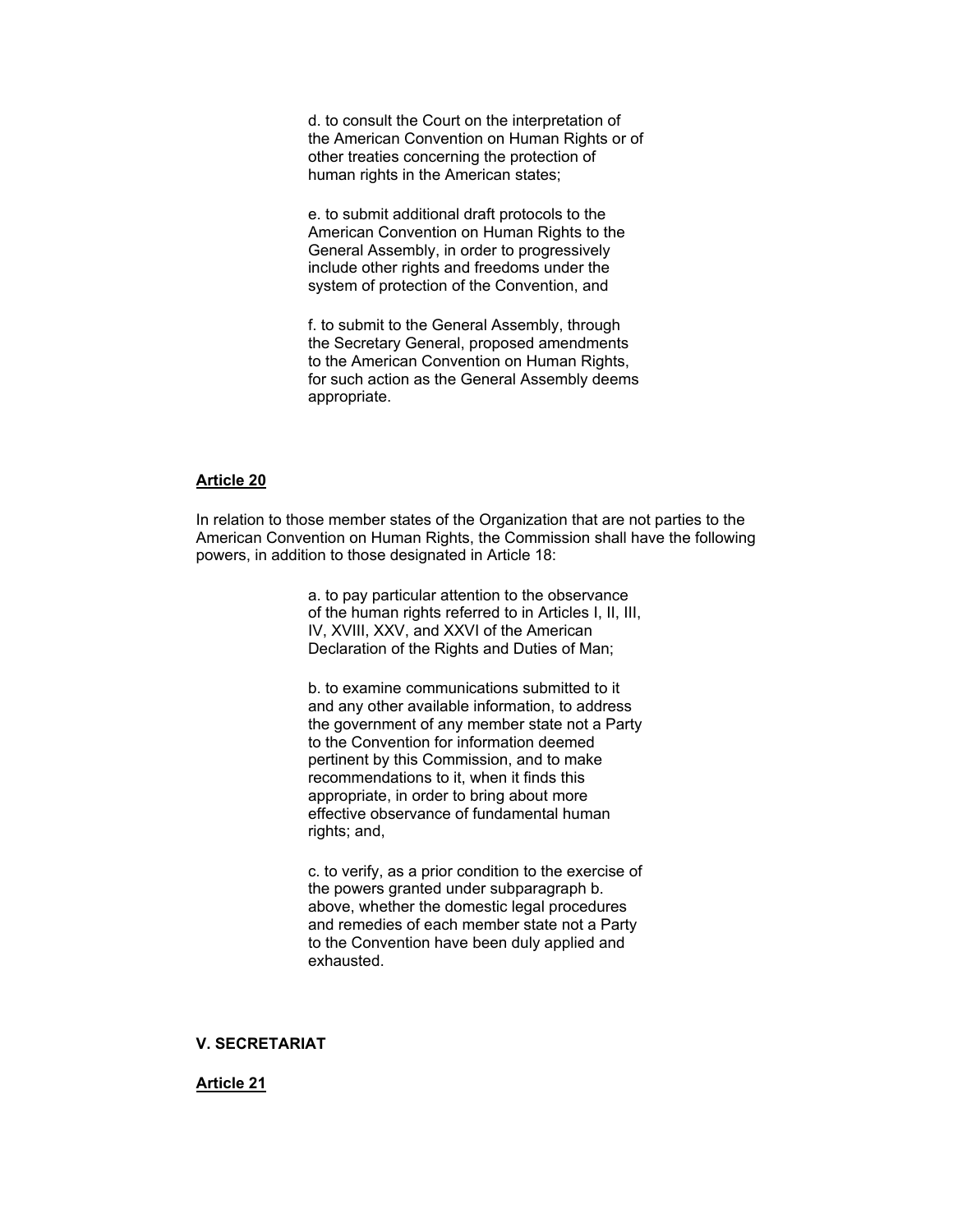1. The Secretariat services of the Commission shall be provided by a specialized administrative unit under the direction of an Executive Secretary. This unit shall be provided with the resources and staff required to accomplish the tasks the Commission may assign to it.

2. The Executive Secretary, who shall be a person of high moral character and recognized competence in the field of human rights, shall be responsible for the work of the Secretariat and shall assist the Commission in the performance of its duties in accordance with the Regulations.

3. The Executive Secretary shall be appointed by the Secretary General of the Organization, in consultation with the Commission. Furthermore, for the Secretary General to be able to remove the Executive Secretary, he shall consult with the Commission and inform its members of the reasons for his decision.

## **VI. STATUTE AND REGULATIONS**

## **Article 22**

1. The present Statute may be amended by the General Assembly.

2. The Commission shall prepare and adopt its own Regulations, in accordance with the present Statute.

## **Article 23**

1. In accordance with the provisions of Articles 44 to 51 of the American Convention on Human Rights, the Regulations of the Commission shall determine the procedure to be followed in cases of petitions or communications alleging violation of any of the rights guaranteed by the Convention, and imputing such violation to any State Party to the Convention.

2. If the friendly settlement referred to in Articles 44-51 of the Convention is not reached, the Commission shall draft, within 180 days, the report required by Article 50 of the Convention.

## **Article 24**

1. The Regulations shall establish the procedure to be followed in cases of communications containing accusations or complaints of violations of human rights imputable to States that are not Parties to the American Convention on Human Rights.

2. The Regulations shall contain, for this purpose, the pertinent rules established in the Statute of the Commission approved by the Council of the Organization in resolutions adopted on May 25 and June 8, 1960, with the modifications and amendments introduced by Resolution XXII of the Second Special Inter-American Conference, and by the Council of the Organization at its meeting held on April 24, 1968, taking into account resolutions CP/RES. 253 (343/78), "Transition from the present Inter-American Commission on Human Rights to the Commission provided for in the American Convention on Human Rights," adopted by the Permanent Council of the Organization on September 20, 1979.